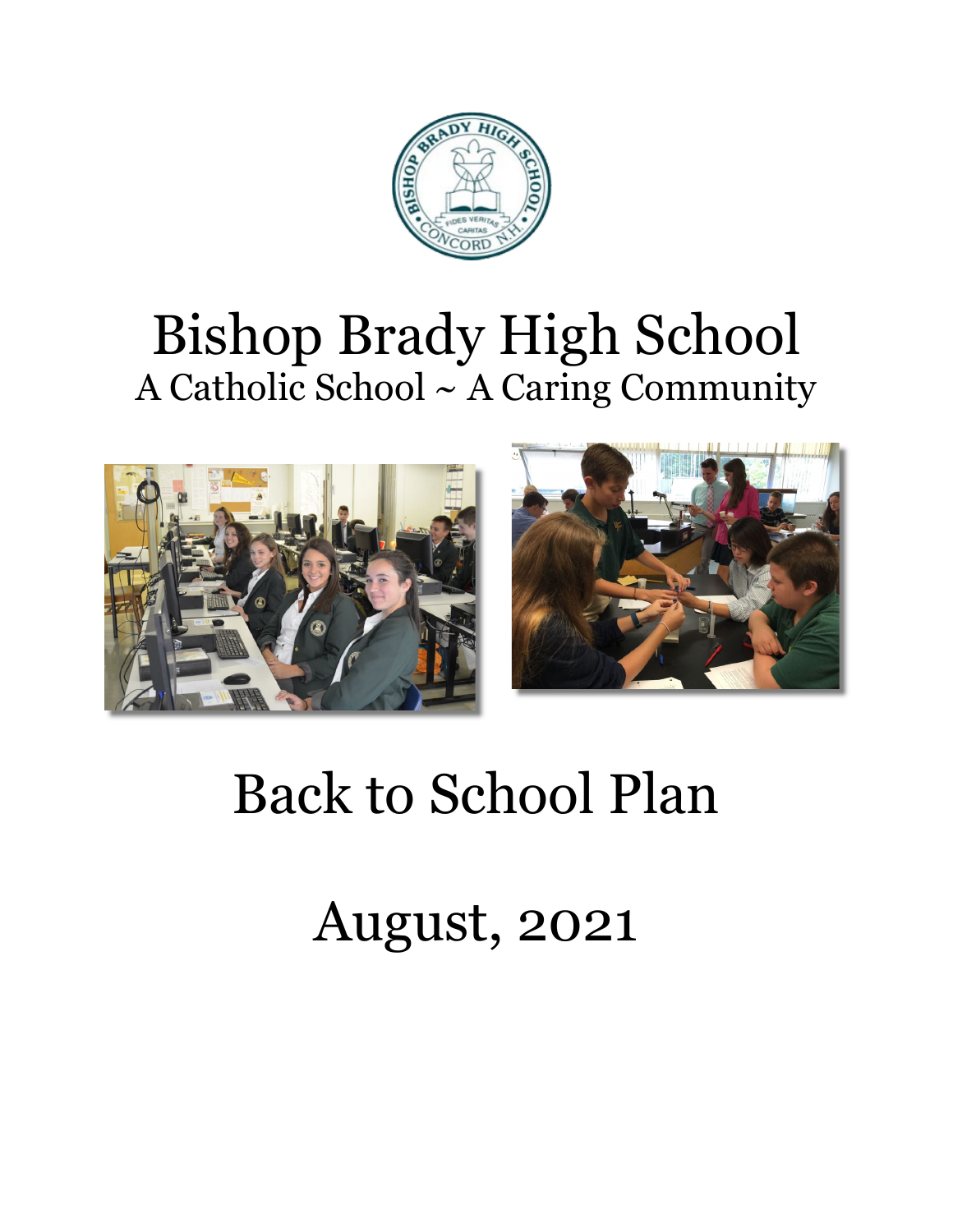## **Contents**

| Introduction                             | 3  |
|------------------------------------------|----|
| <b>Building Operational Levels</b>       | 6  |
| Calendar and Schedule                    | 7  |
| <b>Health and Safety Procedures</b>      | 8  |
| <b>Physical Plant/Cleaning Protocols</b> | 12 |
| Learning Environment                     | 15 |
| <b>Other School Activities</b>           | 16 |
| Responsibilities                         | 17 |
| Communications                           | 17 |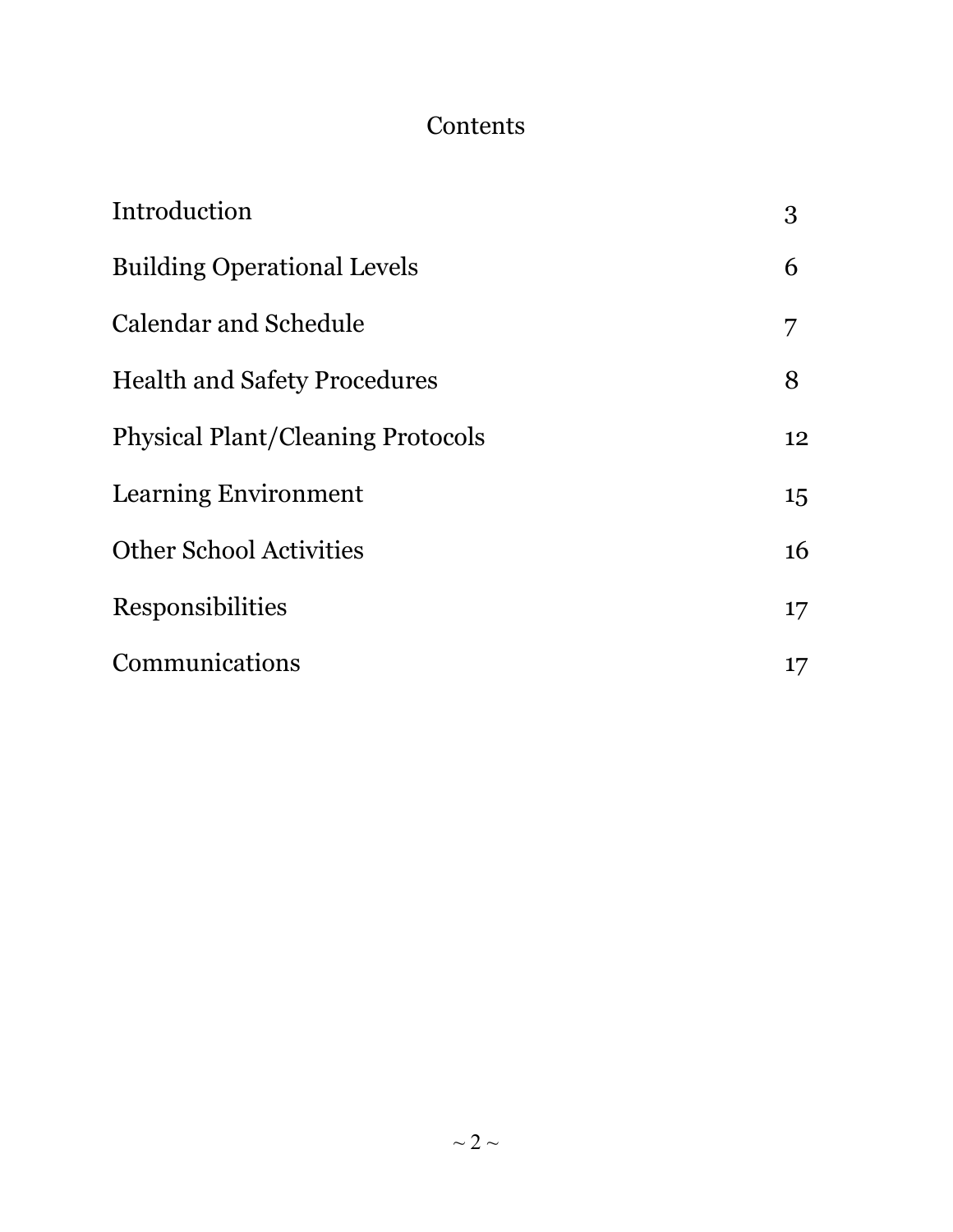#### INTRODUCTION

Bishop Brady High School successfully completed the 2020-2021 school year fully in person without the loss of a single day and without a single case of school transmission of COVID. We did so with the patience, dedication, and cooperation of our students, their families and our employees in following a conservative set of pandemic protocols modifying almost every aspect of school life. In conjunction with all Catholic Schools in the Diocese of Manchester, Bishop Brady High School is proud to continue to offer inperson instruction for the 2021-2022 school year, while being fully prepared to pivot by increasing or decreasing our modifications based on a bi-weekly risk assessment. The 2021-2022 plan will be continually reviewed and adjusted to balance safety and risk while imparting a full program of spiritual, social-emotional, and academic offerings.

Our COVID Reopening Task Force has transitioned to a Health and Safety Committee of the Bishop Brady Advisory Board and continues to include faculty, parents, medical professionals, lawyers, and board members. This group will review the continually changing statistics, research and guidelines from multiple organizations both locally and globally in order to update our model to optimize participation in the safest way possible. Specifically, the committee will review objective community data **every two weeks**, monitor the changes in guidelines from the Catholic Schools Office, the State of NH, and the CDC , and assess updates from the American Academy of Pediatrics, NH Division of Health and Human Services, local school district plans, and regional and national educational and medical organizations.

Joining me on Health and Safety committee are:

Mr. Keith Bergeron – Dean of Students Dr. Lori Christerson – Faculty and Brady parent Mrs. Jo Brooks – Registrar, Brady parent and former Marine Logistics Officer, USMC Captain Mr. Tony Johnson – Athletic Director Attorney Tracy Uhrin, '99 – Alumna, Advisory Board Chair, Chief Deputy Clerk, United States District Court, District of NH Dr. Jeff Wiley – Physician and Brady parent Dr. Pat Casey – Physician and Brady parent Mrs. Anna Thomas – City of Manchester Public Health Director and Brady parent

I cannot thank these individuals enough for volunteering their time at meetings as well as providing research and documentation for the entire group to review and discuss. Our plans and our successes are due to their dedication and combined expertise.

In June, the Diocese of Manchester announced their intention to have all Catholic schools remain in-person and to have employees and parents exercise individual decision-making regarding the wearing of masks in the building. The Catholic Schools Office strongly encourages the use of masks for anyone one over the age of two when indoors at school, particularly those more vulnerable or those with more vulnerable family members at home. Despite the incidence of breakthrough cases for some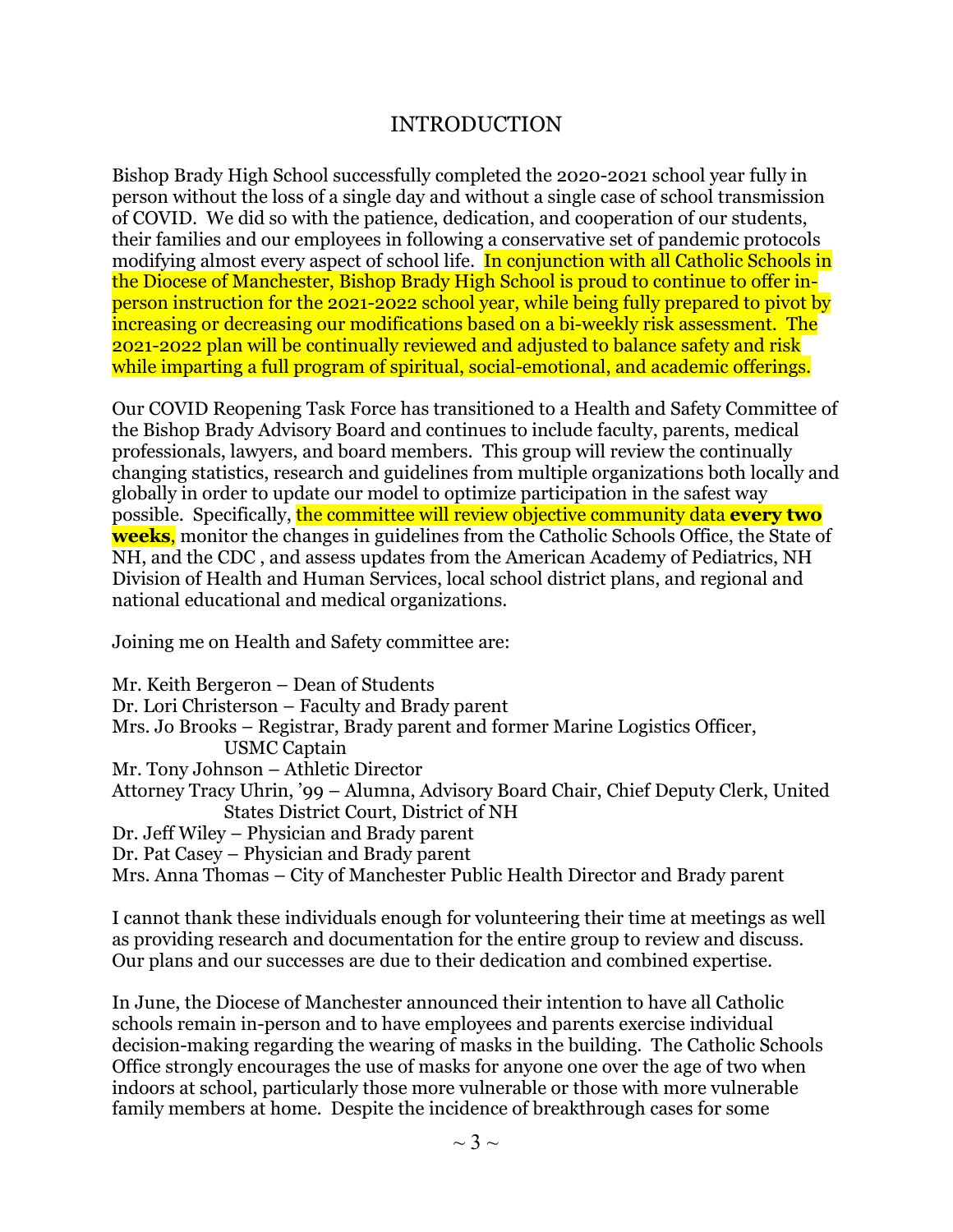vaccinated individuals, that number is minimal and we continue to recommend vaccination for our employees and students if they are medically able to receive it. The NHDHHS studies on breakthrough cases since January, 2021 have shown that of 44,000 cases of COVID, only 1000 of those were of vaccinated individuals, therefore 97% of cases are in unvaccinated individuals. Likewise, of the more than 500 people hospitalized for COVID in the same time frame, 95% of those hospitalizations were unvaccinated people. And while you can still get COVID if vaccinated, the severity of illness is reduced.

Over the past month, there has been a substantial rise in all of the metrics used to assess risk for our schools. Currently, the entire state is in the substantial range of community transmission, COVID cases and hospitalizations continue to rise, and the Delta variant has proven more contagious and a significantly higher risk to unvaccinated individuals. These factors have caused us to take a conservative step back and begin the school year fully masked while indoors. All outdoor activities do not require masks. This is not a decision that was taken lightly but was data-driven based on science and the metrics of our community. Bishop Brady's goal is to leave the decision to mask to individual families or employees whenever possible. The shift to universal face mask use will be implemented when community conditions make masking a critical tool to prevent the disruption of in-person school learning. Our primary concern is for the health and safety of every member of our school. The NH Department of Health and Human Services provides the following Decision Matrix.

| 8:20 AM Iue Aug 24                             |                                                                       | dhhs.nh.gov                            |                        | ÷ ๖3% ■ ♪              |  |  |
|------------------------------------------------|-----------------------------------------------------------------------|----------------------------------------|------------------------|------------------------|--|--|
| <b>NH DPHS Indoor Face Mask Recommendation</b> |                                                                       |                                        |                        |                        |  |  |
|                                                |                                                                       | <b>Level of Community Transmission</b> |                        |                        |  |  |
|                                                |                                                                       | <b>Minimal</b>                         | <b>Moderate</b>        | <b>Substantial</b>     |  |  |
| Within Facility<br>Cases                       | <b>Sporadic cases without</b><br>evidence of facility<br>transmission | Optional*                              | Optional*              | Universal <sup>†</sup> |  |  |
|                                                | <b>Single Cluster</b>                                                 | <b>Targeted</b>                        | <b>Targeted</b>        | Universal <sup>†</sup> |  |  |
|                                                | <b>Multiple clusters or a</b><br>larger outbreak                      | Universal <sup>+</sup>                 | Universal <sup>†</sup> | Universal <sup>†</sup> |  |  |

Face masks still recommended for people who want maximal protection for themselves or others (e.g., a household member who is unvaccinated or medically vulnerable)

NH DIVISION OF<br>Public Health Services

t Exceptions can be made for classrooms/schools that have achieved a high vaccination rate (e.g., high-school), or where other prevention measures can be strictly implemented (e.g., 6 feet of physical distancing)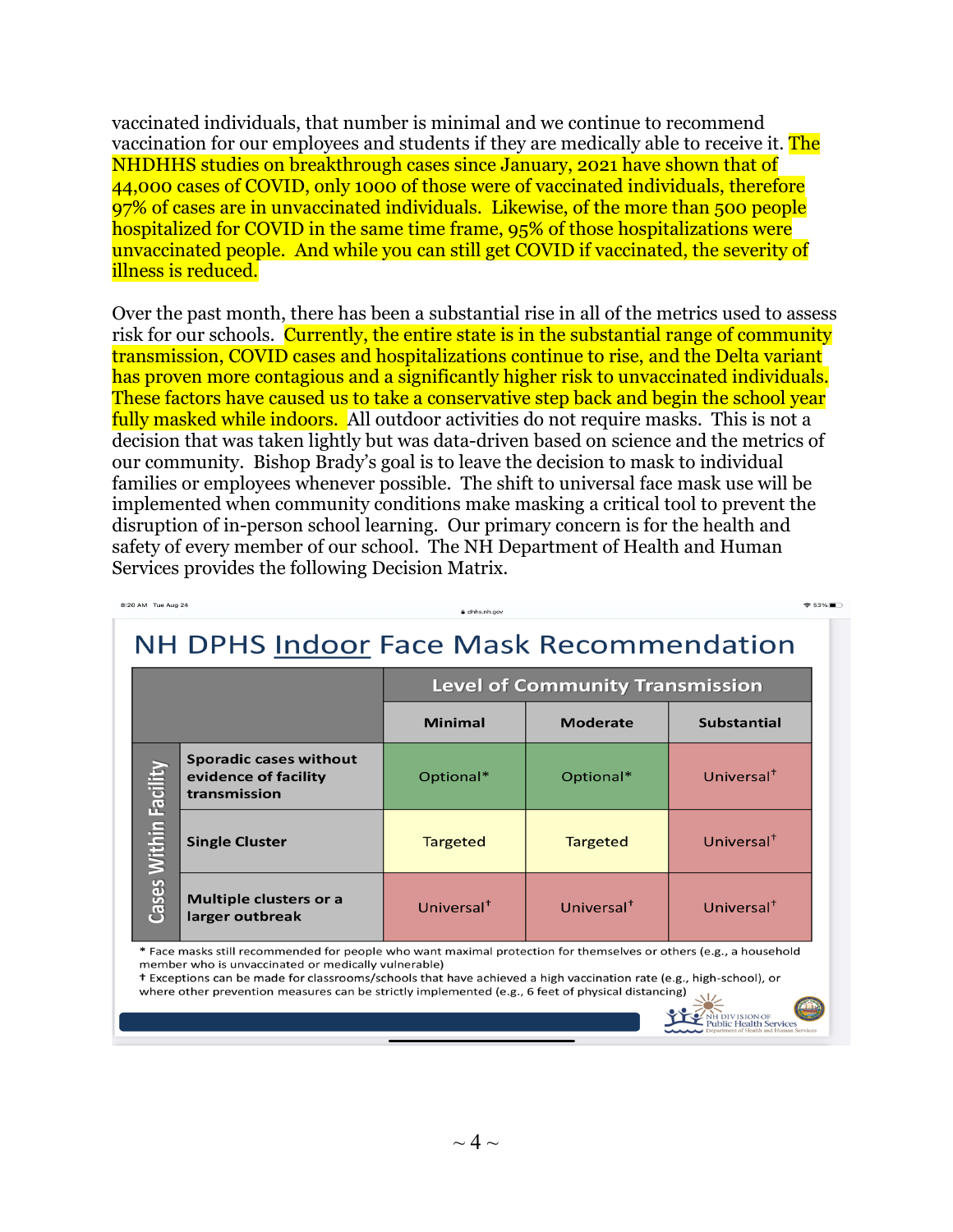The factors involved in making and revising decisions include:

- $\triangleright$  Recommendations of the Catholic Schools Office, NHDHHS, CDC and AAP
- Recommendations from Chief of Infectious Disease at Concord Hospital and Public Health Director for City of Manchester
- Levels of community transition from NHDHHS dashboard <https://www.covid19.nh.gov/dashboard/schools>
- $\triangleright$  Rate of vaccination among faculty and students if a school has a high vaccination rate, universal masking may not be necessary. While Bishop Brady imposes no requirement for the disclosure of vaccination status of students or employees, if voluntary disclosure indicates a vaccination rate of 80% or higher, our masking protocols could shift pending no outbreaks or clusters within the school community.

This Back to School Plan is a fluid document and adjustments will continue to be made every step along the way. The opening days and weeks will find students educated in new protocols and practicing these mitigation strategies. Details on our protocols can be found on the following pages in this document.

At this time, **we expect all students back in the building full time for in-class instruction**, however, we are cognizant that there may be individual situations that might prohibit full participation in the classroom at some points in the year. Our Independent Distance Learning (IDL) program will be available for those who are unable to be in class for extended periods of time. All requests for IDL must be made by a parent to Mrs. Elliot.

We know students and teachers want to be back at school. We know that vaccination, handwashing, mask-wearing and social distancing help control the spread of COVID-19. Our return to school plan, in many ways, hinges on what students, employees, and families do outside of school to help mitigate the spread of COVID-19. We ask that you take all reasonable precautions. Your decisions to travel, or party, or take other risks may affect all of us.

As we understand there may be questions about this plan or the process for assessing risk, we will be holding an open forum, via Zoom, on September 8th beginning at 7 pm. Members of the Health and Safety committee will be available to answer your questions. The link will be sent in a parent email over Labor Day weekend. As always, please do not hesitate to reach out to me directly with immediate concerns.

We look forward to partnering with all of you for another great year! #BradybeingBrady

Respectfully,

Andrea Isaak Elliot Principal [aelliot@bishopbrady.edu](mailto:aelliot@bishopbrady.edu)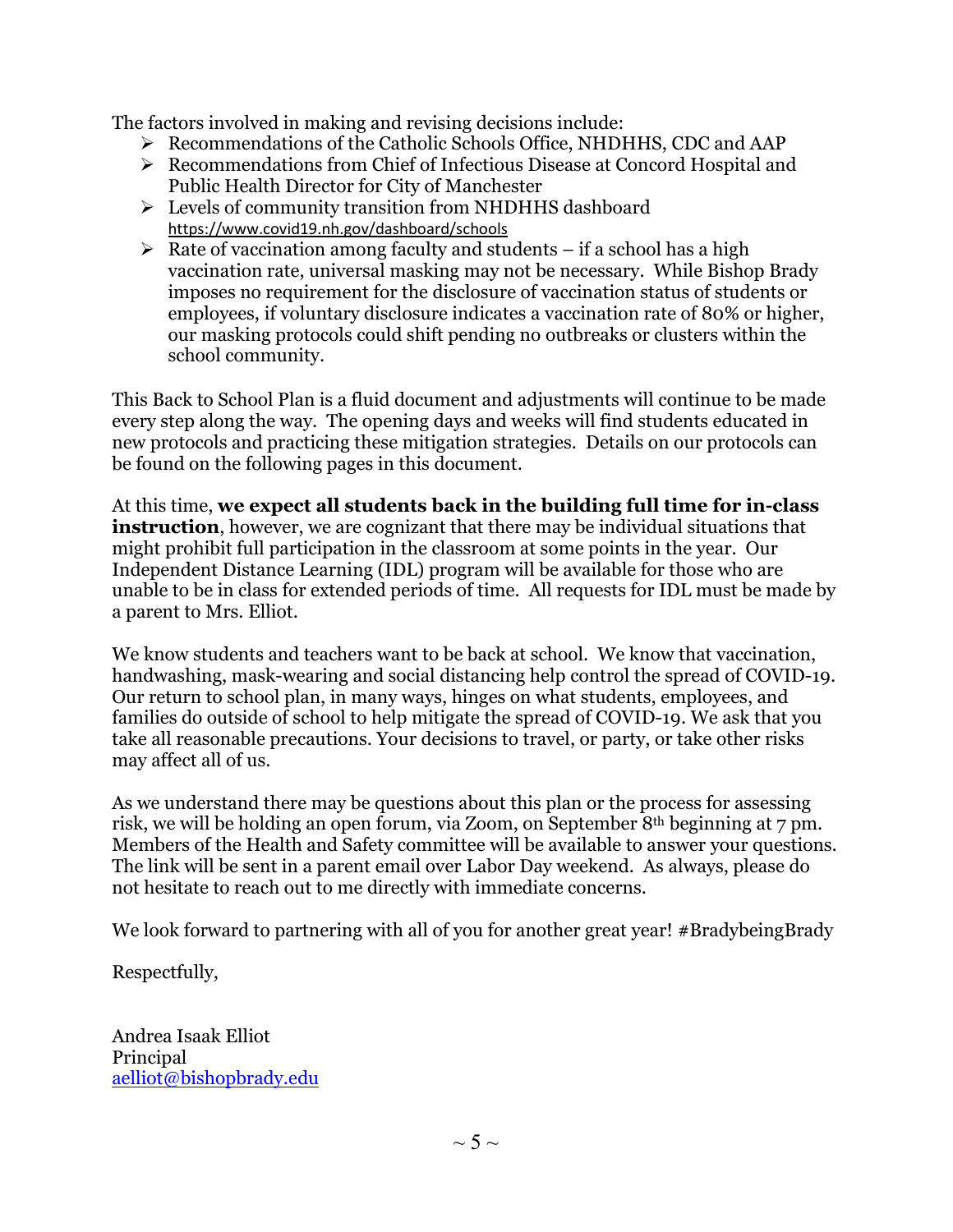## OPERATIONAL LEVELS

The school has identified four color-coded operational levels that will dictate safety and operational restrictions throughout the year.

**GREEN – Indicates regular school activity with no restriction.**

**YELLOW – Indicates face-to-face instruction WITH some restrictions.**

**ORANGE – Indicates face-t0-face instruction with 40-60 percent occupancy on a rotating basis**.

**RED – Indicates a return to full remote instruction.**

Bishop Brady will begin the school year in the **YELLOW** phase.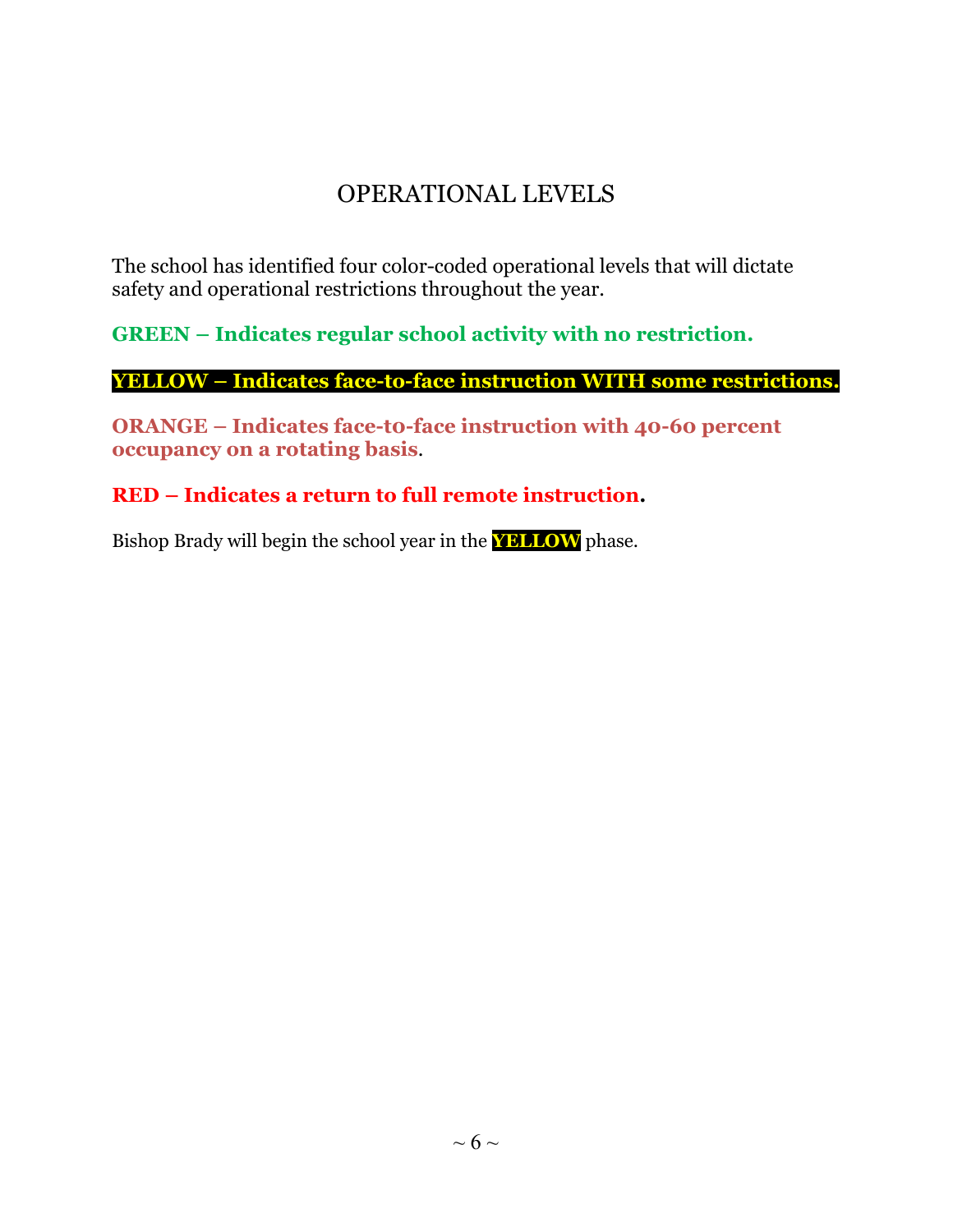#### CALENDAR AND DAILY SCHEDULE MODIFICATIONS (a revised calendar is posted on the school portal)

Faculty attended a mandatory diocesan professional development program and our Brady faculty retreat from August 23-25. Orientation for transfer and new international students will occur on August 26<sup>th</sup>. Incoming freshmen will attend orientation on August  $27<sup>th</sup>$ . Both of these programs will be followed by afternoon faculty meetings and training regarding new school protocols.

August 30th will be the first full day of classes. All classes will meet and our first Monday Morning Meeting (MMM) will be held. Seniors and freshmen will attend MMM in the gym on August 30th. Sophomores and juniors will watch the livestream from their Period B classes. Tuesday August 31<sup>st</sup> will be a block day with periods A, C, E, and G meeting. Wednesday September 1st will be block day with Periods B, D, F, and H meeting. Thursday, September 2<sup>nd</sup> will be another skinny day with all classes meeting. We will run another morning meeting on Thursday for sophomores and juniors with seniors and freshmen watching the livestream in their Period B classes. **Students and staff will be required to provide their own lunches and snacks on these days. Cafeteria food service will open on September 7th.**

There is no school on Friday, September 3rd or Monday, September 6th for the Labor Day weekend.

Classes for the first semester will conclude on Friday, December 17, 2020.

Last year, we returned from Christmas break to a planned three week remote period to assure appropriate quarantine for those who traveled or visiting with extended family. **We will make the decision about our after Christmas return to school protocols just after the Thanksgiving weekend.** 

**Class Schedule:** Our normal weekly schedule will include all classes meeting on Mondays and four classes meeting each of the other four days. Tuesday and Thursday will be AA, CC, EE, and GG. Wednesday and Friday will be BB, DD, FF, and HH. Students will be notified in advance of changes to the weekly schedule caused by midweek holidays, snow days, or special activities.

**After School:** While we continue in **YELLOW** status, we ask that students leave the building or wait outside after school whenever possible. Students will be able to study in the library afterschool if needed. To assure supervision and allow for daily building cleaning and sanitation, we ask that parents communicate to Mr. Bergeron if their student will be waiting for transportation after 5 pm.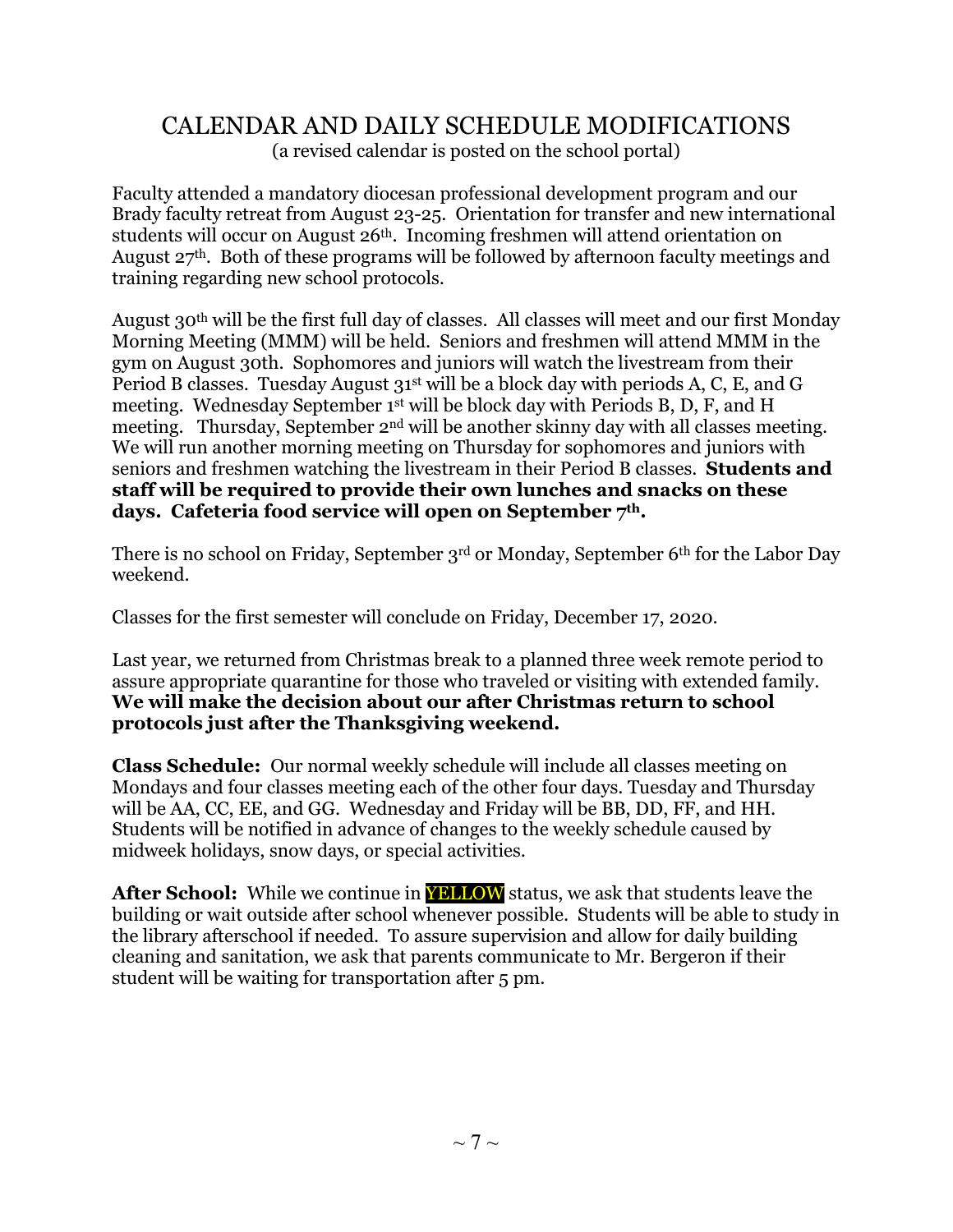## HEALTH AND SAFETY PROCEDURES

The Health and Safety Committee has reviewed the Diocese of Manchester Guidelines for Catholic schools, public health protocols and the current government emergency orders in the development of the health and safety procedures for Bishop Brady High School.

The Center for Disease Control (CDC) and local health agencies agree that the vaccine is the leading prevention strategy to end COVID-19. Bishop Brady High School will not require vaccination for students, employees or visitors, but strongly encourages vaccination for those who are able. Vaccination does not PREVENT contracting COVID-19, however, vaccinated individuals are at lower risk of infection and substantially lower risk of severe illness as compared to those not vaccinated.

While there is no requirement to report vaccination status to the school, quarantine and isolation status is different for vaccinated and non-vaccinated individuals. If we reach and 80% vaccination rate, we will review our protocols for modification. Those who choose may voluntarily send copies of the vaccination card to the school for inclusion in the student or employee health record.

Per Bishop Libasci's June 6th letter, "*In making a decision whether to wear a mask, those who* have not been vaccinated must be mindful of the need to take other safeguards for the care of self *and others, as recommended by public health authorities. In any event, let us not shame or admonish other people whatever course of action they decide to take."*

Bishop Brady High School strives to maintain a culture that promotes Staying Home or Going Home when not feeling well. Employees and students should not be in school if they are sick. Parents must call the school to notify the main office of the absence. Employees must follow staff protocols for notification. Symptoms that indicate a need to stay home from school include:

- Fever over 100 degrees
- Changes in taste or smell
- New muscle aches, headache, nausea, or fatigue without apparent cause
- Sudden onset of respiratory symptoms such as cough or shortness of breath (unless from known medical conditions). Students with seasonal allergies will be asked to provide a doctor's note indicating a chronic condition.

Parents or caregivers should monitor their children for signs of infection each day before sending the student to school.

Parents are expected to partner with the school and provide honest communication about symptoms, illness and travel. It is **critically** important that anyone, students or staff, stay home when they are not feeling well.

**School Isolation Procedure**: Any student or staff member who develops symptoms while at school will be isolated from the general population in the sick room or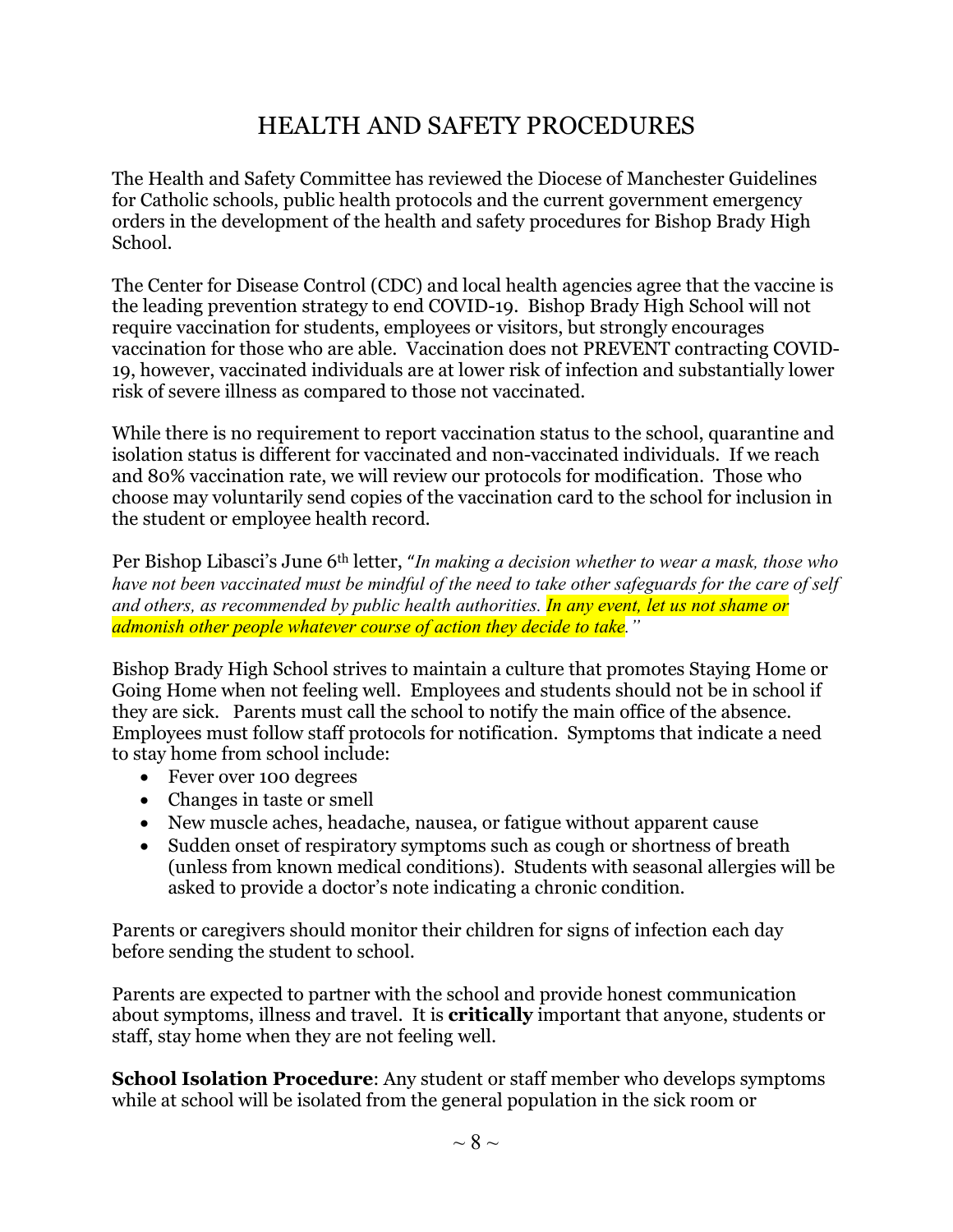detention room and must go home at the earliest possible time. Student or staff will immediately be provided with a mask to wear until they are able to leave the building.

**Suspected or Positive Case of COVID:** Any suspected or confirmed cases of COVID-19 should be reported to the school's designated contact person (Mrs. Elliot).

Please follow the quarantine guidelines below pertaining to exposure or illness of vaccinated and unvaccinated individuals.

[Self-Quarantine](https://www.dhhs.nh.gov/dphs/cdcs/covid19/documents/self-quarantine-covid.pdf) Guide for Unvaccinated Household Contacts (nh.gov)

#### [Self-Observation](https://www.dhhs.nh.gov/dphs/cdcs/covid19/documents/self-observation-covid.pdf) Guide for People Exposed to COVID-19 Who Are Not Requred to Quarantine (nh.gov)

**Face Covering:** Research clearly indicates that the greatest risk comes from prolonged contact (more than 10 minutes) in close proximity without a mask. Bishop Brady's goal is to leave the decision to mask to individual families or employees whenever possible. The shift to universal face mask use will be implemented when community conditions make masking a critical tool to prevent the disruption of inperson school learning. As of August 30th, the school will adopt universal masking for all students and employees while in the school building. Masks are not required outdoors and we encourage teachers to move classes outdoors as often as possible.

As previously described in the Introduction, we will reassess every two weeks and communicate the mask protocols for the following two week period.

When we return to employee and parental discretion with regard to masking, individuals can chose to wear a mask in any situation in which they feel it is warranted. We encourage those not vaccinated to consider wearing masks for their safety and the safety of others. *The following information pertains to the periods of time when employee and parental decisions for masks are scheduled*:

- Employees may choose to wear face coverings within the building all of the time, some of the time, or none of the time depending on their personal choice and perceived risks.
- Parents have decision-making responsibility for their children regarding mask use. Parents may ask their students to wear masks all of the time or some of the time. For example, a parent may ask their child to wear a mask while transitioning in the hallway or in a large meeting space like the gym while giving them permission to remove the mask while seated in the classroom. Parents who choose to have their students wear masks during the school day should frequently engage in conversations with their child to assure the student is following the parent decision. NOTE: School personnel will not interfere with the parent/child relationship.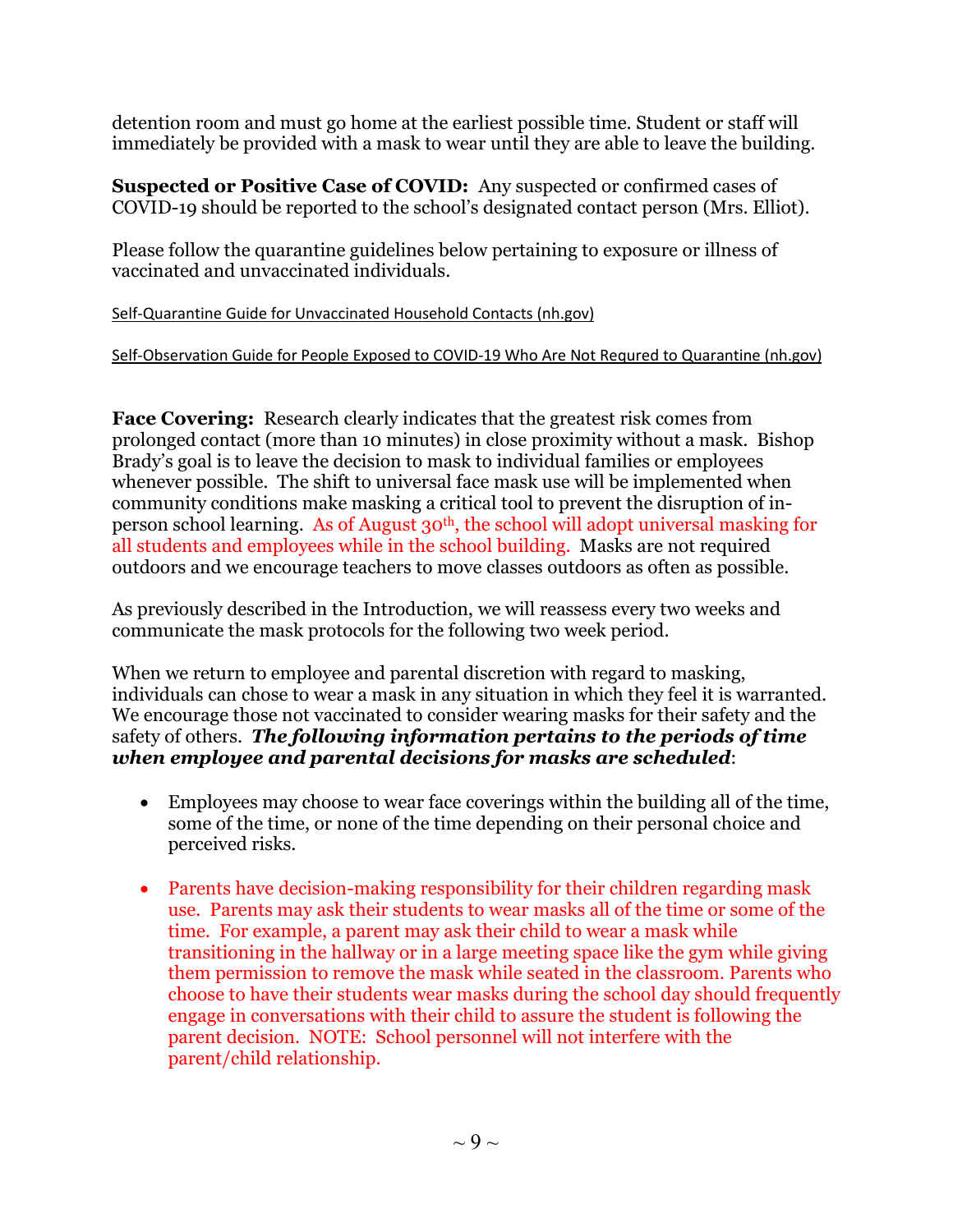Based on continued research, students in Band and Chorus will be asked to wear protective masks/face shields during active participation in singing or playing an instrument even during the discretionary period.

**By federal mandate**, any student or employee riding on school transportation must wear a mask. This includes morning transportation, athletic transportation, retreats, or field trips.

**Failure to comply with COVID-19 Safety Protocols:** A student who disregards COVID safety protocols including masking, social distancing, locker access or other school protocols will be given a verbal warning which will be reported to the Dean of Students. A second infraction will result in an office referral and conversation with an administrator (restorative practice). Subsequent failure to comply will result in the student being sent home. Infractions will be logged in the school disciplinary database. A parent meeting will be held for chronic offenders.

**Office Spaces**: The main office, the School Counseling Office, the Admissions Office and the Campus Ministry office spaces continue to be equipped with plexiglass desk shields. In these spaces, students and employees may remove masks.

**Social Distancing**: Bishop Brady will be social distancing 4 feet in spaces where prolonged contact time occurs, including classrooms. Signage will remind students to keep socially distant when waiting in the cafeteria or other areas of the building where they may encounter a line.

**Hygiene**: In addition to signage throughout the building, students will be reminded to wash and/or sanitize their hands regularly throughout the day. Hand sanitizing stations will available in all classrooms and will be set up in multiple locations (to be determined) within the building.

**Building Access:** Vendors and contractors must schedule appointments, will sanitize their hands, and sign in at the Main Office. Signs regarding COVID symptoms will be in all doorways. Masking signage will inform everyone entering the building whether we are in a universal or discretionary masking period.

Parents who want to meet with a faculty or staff member, must schedule appointments in advance. Parents arriving at school to pick up or dismiss their student may enter the building to dismiss their students or may wait in their car and call into the office.

Building rentals may be allowed but with restrictions adhering to current state mandates and the reduced capacity in each space.

**Travel:** Any non-vaccinated individual traveling outside of the United States or on cruise ships will be expected to quarantine for 10 days after their return prior to returning to school. Individuals who travel may opt to have a COVID test AFTER they have quarantined for 6-7 days. Upon providing a negative result to the administration,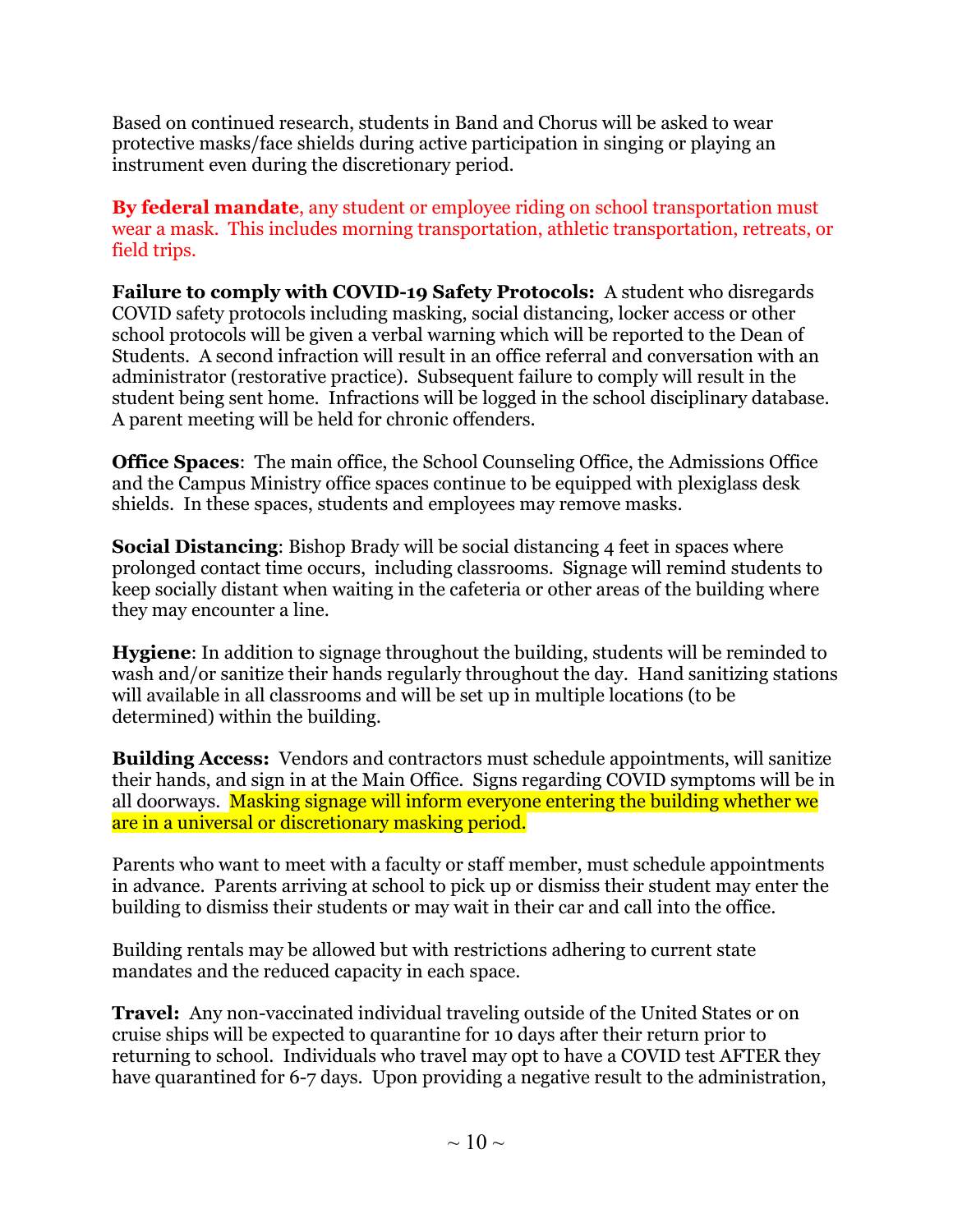they may return to school. NOTE: International students who have had vaccines in their home countries that are not approved in the US must quarantine the full 10 days.

[https://www.dhhs.nh.gov/dphs/cdcs/covid19/documents/employee-travel](https://www.dhhs.nh.gov/dphs/cdcs/covid19/documents/employee-travel-guidance.pdf)[guidance.pdf](https://www.dhhs.nh.gov/dphs/cdcs/covid19/documents/employee-travel-guidance.pdf)

<https://www.dhhs.nh.gov/dphs/cdcs/covid19/documents/travel-guidance.pdf>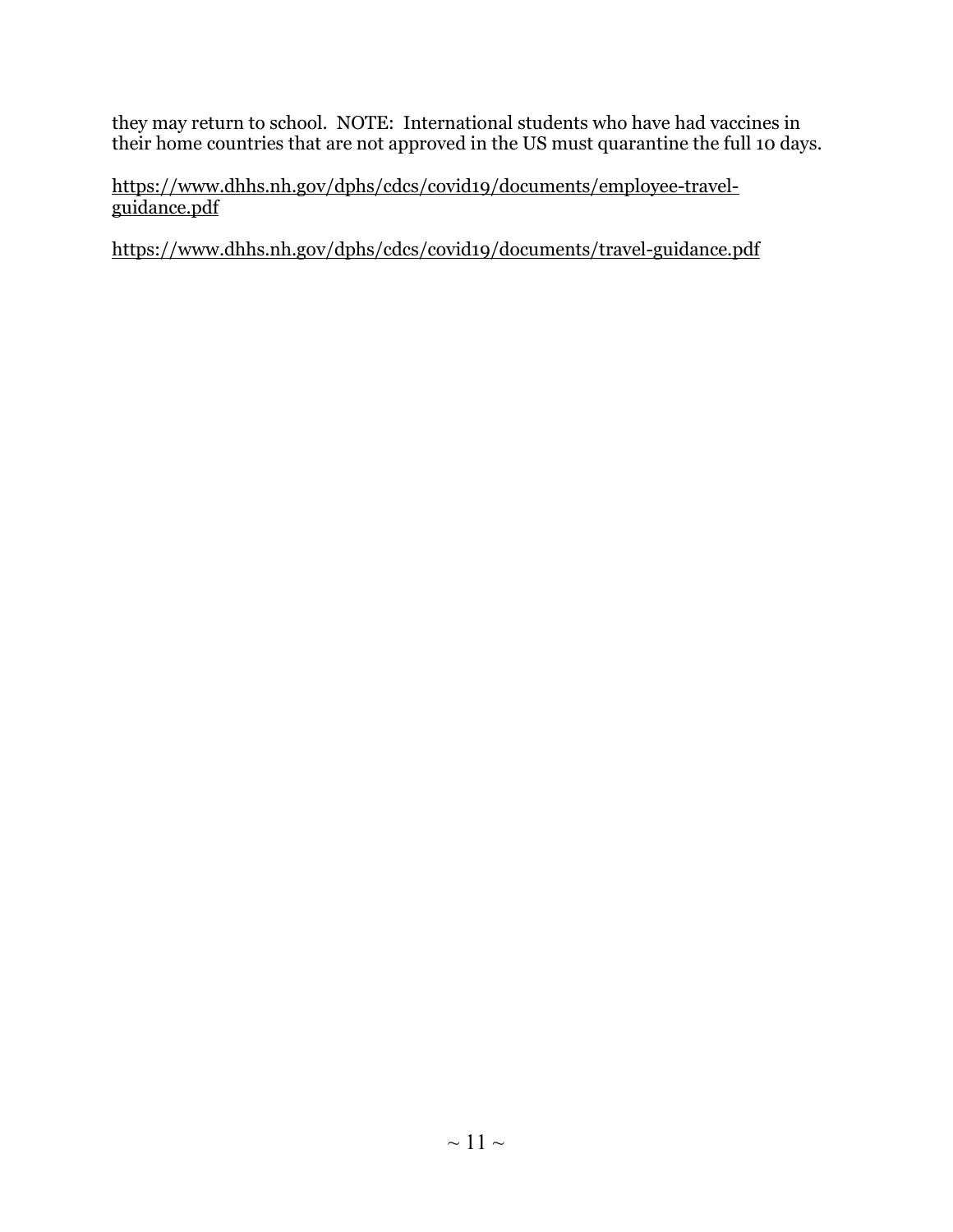## **PHYSICAL PLANT/CLEANING PROTOCOLS**

Heightened cleaning protocols will continue as school reopens. The school will continue to use Victory Electrostatic Sprayers to sanitize surfaces after regular cleaning procedures.

**Ventilation**: MERV 13 Catch All air filters have been purchased for our HVAC system. All air filters will be replaced by the start of the school year and again prior to the start of the second semester at the end of January. To the greatest extent possible, classroom windows and doors will remain open to draw fresh air into the building throughout the day, even during the winter months. Very few areas of the building are air conditioned. Fans will only be used to increase fresh air flow into the classroom and to push warm air OUT of the windows. Fans will not be utilized to move air directly toward students within the classroom spaces. Portable air filtration units will be used in areas where ventilation is limited.

#### **Learning Spaces:**

Two to four outdoor learning spaces will be designated and teachers will be able to rotate through these spaces each week. The interior courtyard and field space are completely open areas. In addition, two 20'x30' tents will be set up from September through November and a gain from April to June. Additional picnic tables are on order and two groupings of picnic tables will also be available for classes, meetings, study hall or lunches.

Large spaces (library, cafeteria, gymnasium) will all have reduced capacity and signage will be posted at the entry of each of these spaces indicating the maximum allowed occupants. The administrative team will be moving furniture around to maximize the number of students who can be situated four feet apart in these areas. (Lunch protocols can be found under Other School Activities.)

All classrooms will be set up with desks 3-4 feet apart. In most classroom spaces, there are 20 desks. Some smaller rooms, or specialty classes, have additional limitations. Cleaning stations are set up in each classroom. **Students will be expected to clean their own desk surface when they ENTER the classroom, thus taking ownership for their own protection.** Hand sanitizer is also available in each classroom, large meeting area and in the hallway outside the cafeteria.

**Library:** The Library/Learning Commons will remain a community space with capacity reduced to 50%. Furnishings will be reorganized to allow for social distancing. The computer alley in the library has socially distanced stations. Computer stations in the MAC lab will be reduced. The glassed in study rooms will be limited to two students at work stations more than 4 feet apart. **As with classrooms, a cleaning station is located at the entrance of the library and students will be expected to clean their personal work space upon entering.**

**Cafeteria:** The capacity of the cafeteria has been reduced to less than 50% of usual numbers. Students will have the option to eat lunch socially distant in the cafeteria,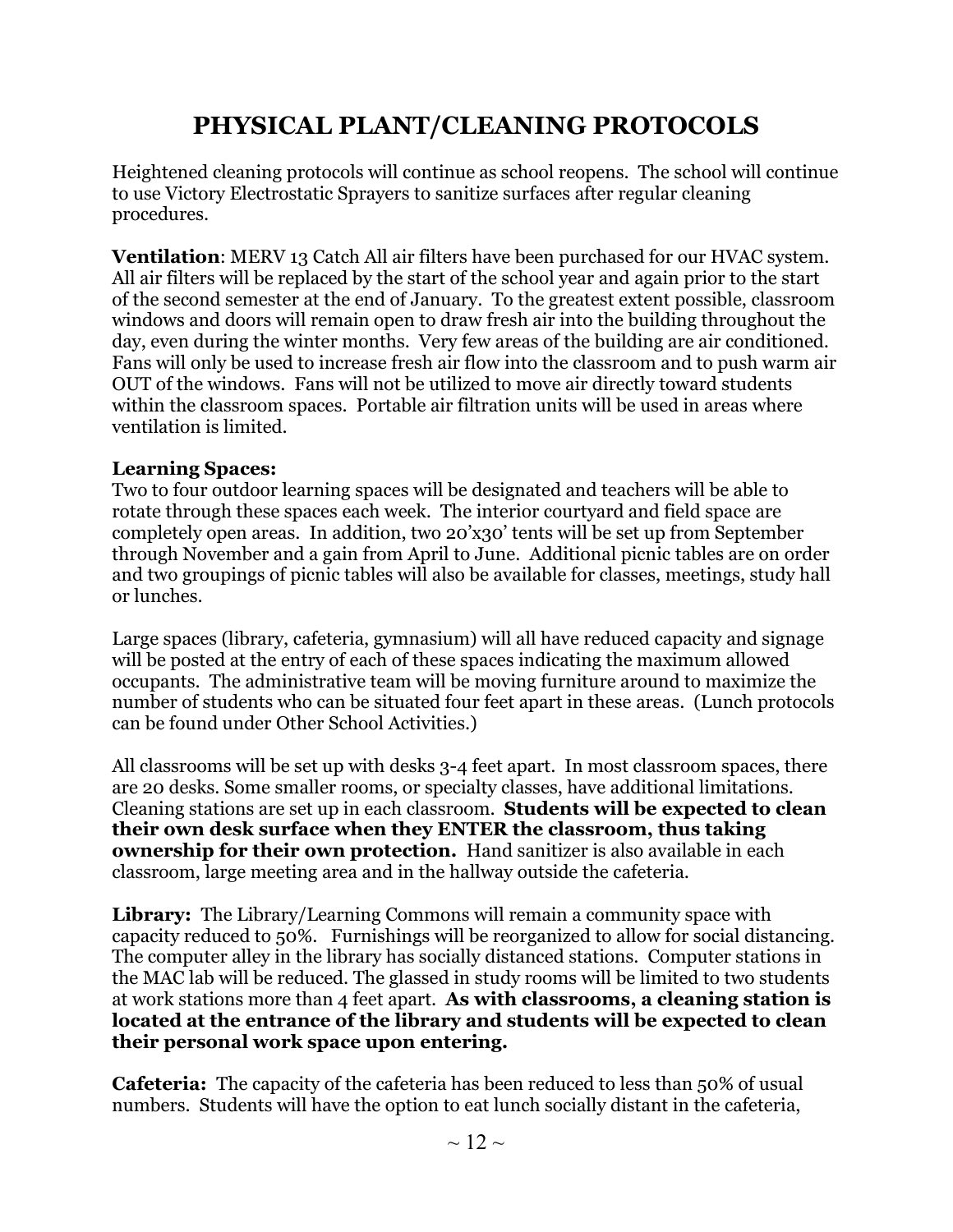encouraged to eat outside during appropriate weather whenever possible, and allowed to eat in the gym and other indoor spaces if necessary. Traffic patterns in the cafeteria continue to be modified with students entering through one set of doors and exiting through one of two exits. Vending machines have been distanced within the cafeteria and will be accessible for beverages and snacks. Signage will direct students to sanitize their hands prior to making their purchase.

Students who bring their lunch to school will have access to microwaves ovens for reheating. Signage will instruct students to maintain social distance, to sanitize their hands and to use disposable gloves (provided) to operate the microwaves.

For students purchasing lunch, Celebrations Catering will be our vendor again this year. Food service will begin on September 7<sup>th</sup>. There will be no self-service of food items. All purchases will be handed to students by the food service workers. Celebrations Catering follows FDA guidelines for food service. Their employees will self-screen each day and will wear masks and gloves in the preparation and distribution of food to students.

**Gymnasium** seating in the bleachers will be every other row and 4 feet apart with reduced capacity.

**Kaplan Weight Room:** Limited to 8 students at a time.

#### **Athletic venues: Venue guidelines must be followed.**

**Lockers** will not be shared unless by siblings. If needed, we can utilize athletic lockers for additional space. Lockers have all been color coded and a schedule has been created which will allow students access to their lockers multiple times each day, however, **students will not have unlimited access to lockers during passing time**. Outside of the scheduled locker access times, they will need to check into classes or study hall and request permission to leave to access lockers. Mr. Bergeron will review and practice this procedure during our first week of school.

**Traffic flow** within the building will also be modified. Hallways will be lined with arrows indicating flow patterns.



Students and staff will be expected to stay on the right side of the hallway when moving throughout the building.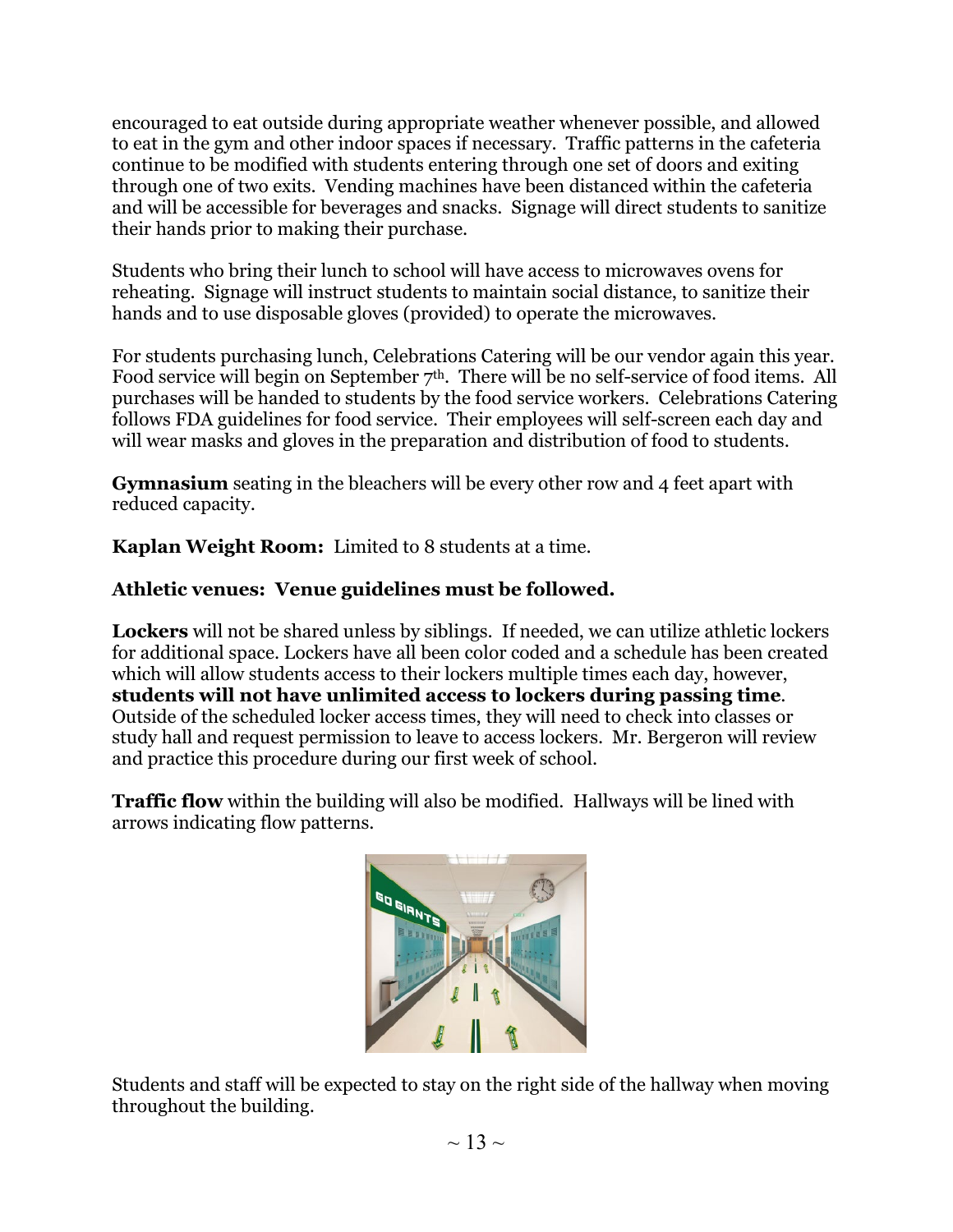The stairway near the School Counseling Office will remain two- way traffic. The stairways in the older section of the building will be limited – one stairway goes up and the other goes down.

**Restrooms:** Touchless paper towel dispensers are available in all restrooms. Signage will remind students of the importance of proper handwashing. The number of students allowed in restrooms at any one time will be limited. Students will be expected to wait outside the restroom to assure social distance is maintained.

**Water bubblers/refilling stations:** Water bubblers remain shut down until further notice. The two touchless water refilling stations will be available for students to access during the day. These will be cleaned every two hours throughout the day.

**Hand Sanitizing Stations:** Hand sanitizing stations are available throughout the building including every classroom. As noted earlier, students will be reminded to wash and/or sanitize their hands regularly throughout the day.

**Faculty Room:** The faculty room will be limited to six individuals at a time for extended periods of time (more than 10 minutes). Teachers may drop in to make a copy or check a mailbox but must remain socially distant. Additional faculty space can be created in the small conference room if it becomes necessary.

**Building Density:** To reduce the numbers of individuals in the building, students with study hall at the beginning or end of the day will be allowed late arrival or early release WITH PARENTAL PERMISSION. This is not a requirement and every student will be scheduled for a study hall.

Seniors, WITH PARENTAL PERMISSION, may leave school during their study periods **on block days only**. Students who are chronically tardy upon arrival to school, or return after leaving, will lose this privilege and will be required to attend mandatory assigned study hall.

#### **From August 30th to September 3rd, the Dean of Students will provide permission forms for parents allowing their students to participate in late arrival, early release, or senior study privileges.**

All study halls will be in assigned spaces. Once the year has started and the number of students in each period study is finalized, a decision will be made about whether students can move to other locations in the building for study hall. Study hall will be a time for students to sign out to use restrooms and access lockers, however no more than two students will be allowed to leave the study hall at any one time.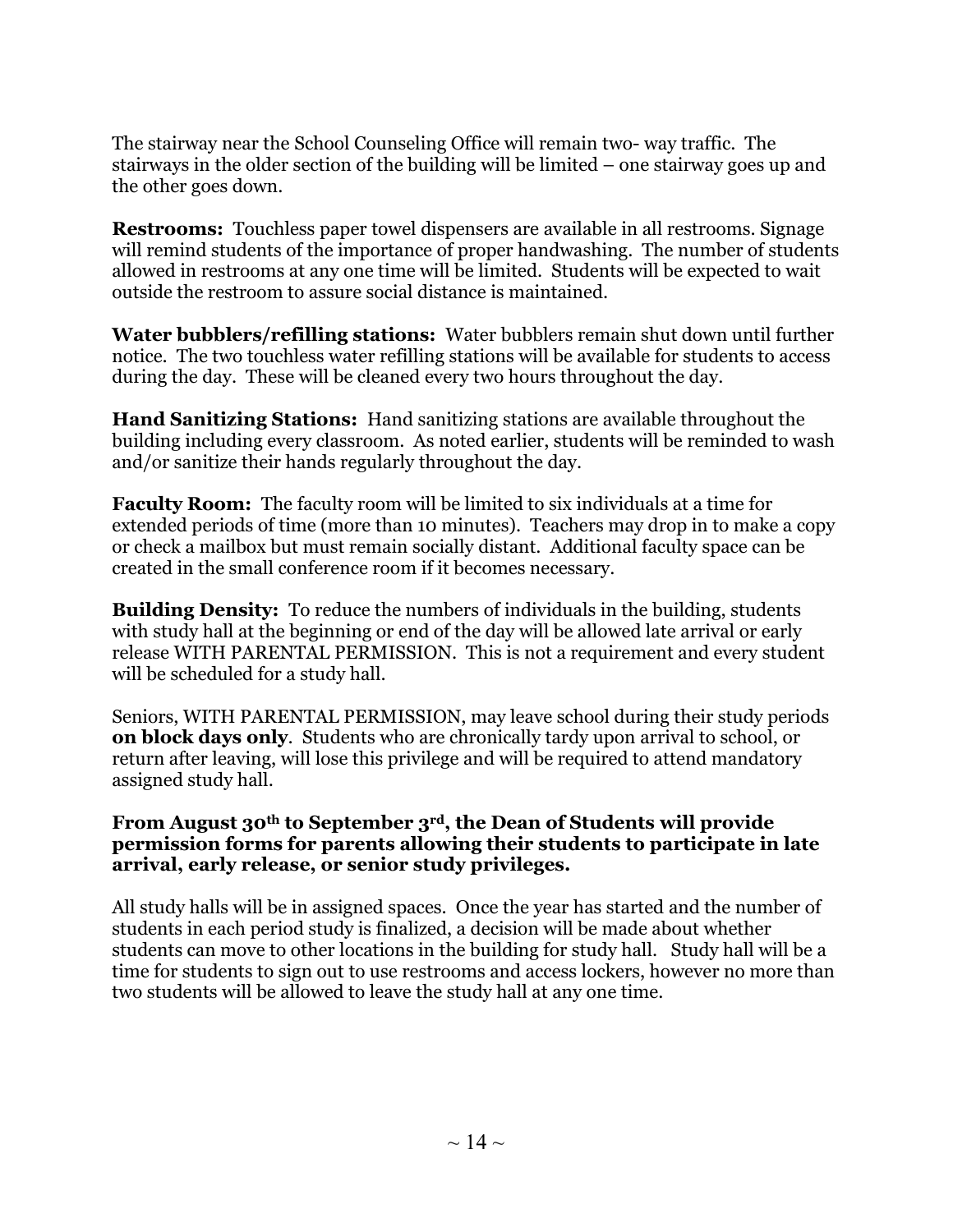## LEARNING ENVIRONMENT

Any student who is absent from school for any reason is expected to utilize Google Classroom or the portal to keep current with their work.

Singers and musicians WILL utilize appropriate safety protocols including masks, face shields and instrument covers WHILE ACTIVELY PARTICIPATING in music classes.

**Social and Emotional Wellness:** Many people have struggled with the drastic changes and isolation caused by the pandemic. All students will have access to social and emotional support through the School Counseling Office, the Campus Ministry office, the Advisory Program, and all faculty and staff.

**Academic Coach:** Our Academic Coach, Mrs. Smith, will be available daily to support the learning needs of students.

**Supplies**: Students will be asked not to share belongings and school supplies.

## **ATHLETICS**

Any student diagnosed with COVID-19 will follow the return to play protocols for sports as well as physical participation in Wellness class activities. See separate Return to Play document.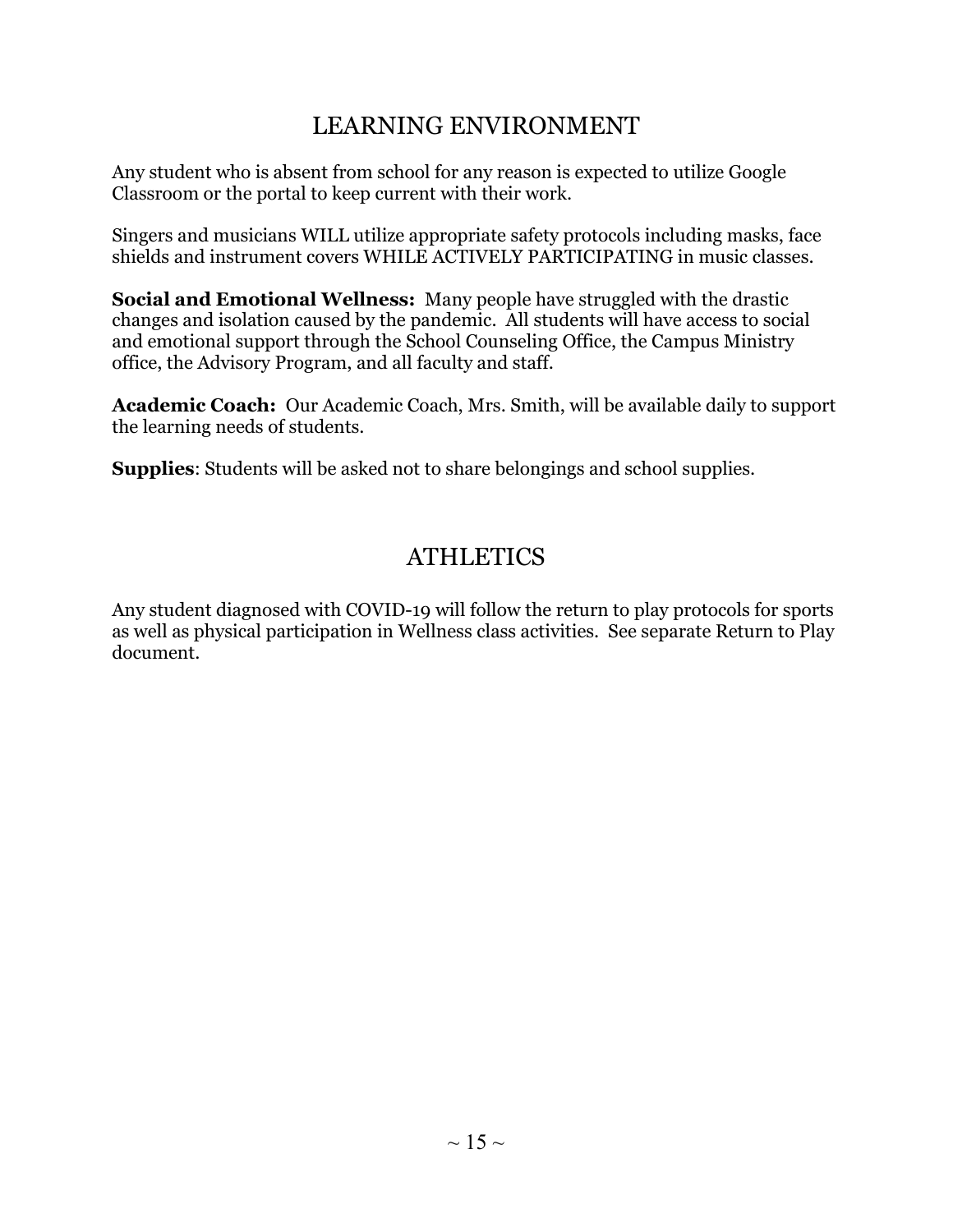## OTHER SCHOOL ACTIVITIES

**Large school activities:** Some large school activities are an important part of the culture of our community. Masses, retreats, Monday Morning Meetings, and other assemblies will continue with modifications. Our Back to School Mass in September will be live streamed into the classrooms with one or two groups in person in the gym. Other all school events will be modified by groups or grade levels, thus reducing capacity by 50%.

**Advisory:** The Advisory Program will continue on Fridays between the first and second blocks of the day. By its very nature, advisory is a small group activity (fewer than 10 students per group). While there will be restrictions on the sharing of food during advisory, individual students can bring their own snacks to eat during advisory.

**Clubs and Activities:** Clubs and activities will function with some modifications.

**Athletics**: All fall sports are in session with no restrictions at this time as they are outdoors. If modifications are warranted later in the year or when athletic events occur indoors, an all school memo will be sent to students and parents through the portal.

**Dress Code:** Monday dress up days (blazers and ties) will be suspended until October 1st. During the months of August and September the regular daily dress code will be in effect.

**Meetings, Parent Conferences, Back to School Nights:** Faculty meetings will continue on the first Monday of each month. We are able to socially distance and meet in the library. Curriculum area and individual department meetings will meet on the second and third Monday of the month respectively. Faculty are encouraged to gather socially distanced in the chapel for prayer and reflection before 7:30 am, but all teachers will be required in their classrooms at 7:30 as students will be entering their rooms.

All other school wide evening events/activities will be reviewed and adjusted as necessary. Information on parent conferences, Back to School Nights and other events will be posted on the Bishop Brady High School website, Plus Portal, and all social media platforms.